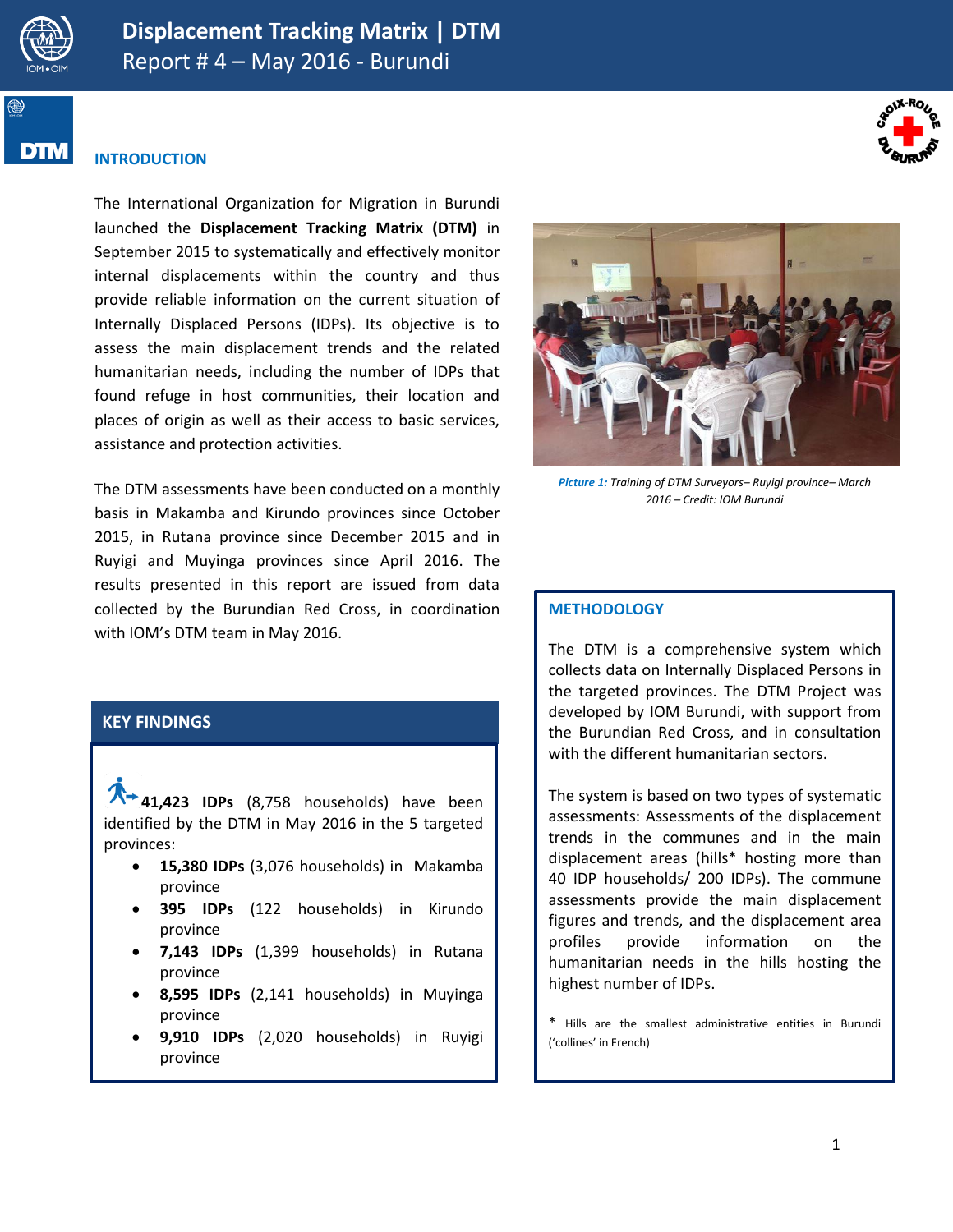#### **LOCATION OF DISPLACED PERSONS**

| <b>MUYINGA</b><br>Households<br><b>IDPs</b><br>Mwakiro<br>274<br>749<br>796<br>3,568<br>Muyinga<br>252<br>1,126<br><b>Buhinyuza</b><br>566<br>2,516<br>Giteranyi<br><b>Butihinda</b><br>12<br>28<br>Gashoho<br>78<br>234<br>163<br>374<br>Gasorwe<br>2,141<br>8,595<br>Sub-Total<br>Households<br><b>RUYIGI</b><br><b>IDPs</b><br>Butaganzwa<br>3<br>2<br>Gisuru<br>392<br>2,320<br>43<br>121<br>Bweru<br>696<br>Nyabitsinda<br>3,405<br>212<br>Kinyinya<br>1,110<br>597<br>2,795<br>Ruyigi<br><b>Butezi</b><br>78<br>156<br>2,020<br>9,910<br>Sub-Total<br>Households<br><b>RUTANA</b><br><b>IDPs</b><br>1,623<br>Rutana<br>332<br>Giharo<br>733<br>4,002<br>Musongati<br>3<br>16<br>81<br><b>Bukemba</b><br>386<br>135<br>644<br>Gitanga<br>115<br>Mpinga-Kayove<br>472<br>1,399<br>7,143<br>Sub-Total<br><b>MAKAMBA</b><br>Households<br><b>IDPs</b><br>1,270<br>6,350<br>Nyanza-Lac<br>646<br>3,230<br>Kibago<br>Vugizo<br>170<br>850<br>Mabanda<br>1,900<br>380<br>Makamba<br>187<br>935<br>423<br>2,115<br>Kayogoro<br>Sub-Total<br>3,076<br>15,380<br>Households<br><b>KIRUNDO</b><br><b>IDPs</b><br>Vumbi<br>63<br>189<br>Gitobe<br>1<br>3<br>5<br>Ntega<br>13<br>Kirundo<br>187<br>52<br><b>Busoni</b><br>1<br>3<br>Sub-Total<br>122<br>395<br><b>Total</b><br>41,423<br>8,758 | <b>Number of IDPs in communes</b><br>(May 2016) |  |  |  |
|-----------------------------------------------------------------------------------------------------------------------------------------------------------------------------------------------------------------------------------------------------------------------------------------------------------------------------------------------------------------------------------------------------------------------------------------------------------------------------------------------------------------------------------------------------------------------------------------------------------------------------------------------------------------------------------------------------------------------------------------------------------------------------------------------------------------------------------------------------------------------------------------------------------------------------------------------------------------------------------------------------------------------------------------------------------------------------------------------------------------------------------------------------------------------------------------------------------------------------------------------------------------------------------------|-------------------------------------------------|--|--|--|
|                                                                                                                                                                                                                                                                                                                                                                                                                                                                                                                                                                                                                                                                                                                                                                                                                                                                                                                                                                                                                                                                                                                                                                                                                                                                                         |                                                 |  |  |  |
|                                                                                                                                                                                                                                                                                                                                                                                                                                                                                                                                                                                                                                                                                                                                                                                                                                                                                                                                                                                                                                                                                                                                                                                                                                                                                         |                                                 |  |  |  |
|                                                                                                                                                                                                                                                                                                                                                                                                                                                                                                                                                                                                                                                                                                                                                                                                                                                                                                                                                                                                                                                                                                                                                                                                                                                                                         |                                                 |  |  |  |
|                                                                                                                                                                                                                                                                                                                                                                                                                                                                                                                                                                                                                                                                                                                                                                                                                                                                                                                                                                                                                                                                                                                                                                                                                                                                                         |                                                 |  |  |  |
|                                                                                                                                                                                                                                                                                                                                                                                                                                                                                                                                                                                                                                                                                                                                                                                                                                                                                                                                                                                                                                                                                                                                                                                                                                                                                         |                                                 |  |  |  |
|                                                                                                                                                                                                                                                                                                                                                                                                                                                                                                                                                                                                                                                                                                                                                                                                                                                                                                                                                                                                                                                                                                                                                                                                                                                                                         |                                                 |  |  |  |
|                                                                                                                                                                                                                                                                                                                                                                                                                                                                                                                                                                                                                                                                                                                                                                                                                                                                                                                                                                                                                                                                                                                                                                                                                                                                                         |                                                 |  |  |  |
|                                                                                                                                                                                                                                                                                                                                                                                                                                                                                                                                                                                                                                                                                                                                                                                                                                                                                                                                                                                                                                                                                                                                                                                                                                                                                         |                                                 |  |  |  |
|                                                                                                                                                                                                                                                                                                                                                                                                                                                                                                                                                                                                                                                                                                                                                                                                                                                                                                                                                                                                                                                                                                                                                                                                                                                                                         |                                                 |  |  |  |
|                                                                                                                                                                                                                                                                                                                                                                                                                                                                                                                                                                                                                                                                                                                                                                                                                                                                                                                                                                                                                                                                                                                                                                                                                                                                                         |                                                 |  |  |  |
|                                                                                                                                                                                                                                                                                                                                                                                                                                                                                                                                                                                                                                                                                                                                                                                                                                                                                                                                                                                                                                                                                                                                                                                                                                                                                         |                                                 |  |  |  |
|                                                                                                                                                                                                                                                                                                                                                                                                                                                                                                                                                                                                                                                                                                                                                                                                                                                                                                                                                                                                                                                                                                                                                                                                                                                                                         |                                                 |  |  |  |
|                                                                                                                                                                                                                                                                                                                                                                                                                                                                                                                                                                                                                                                                                                                                                                                                                                                                                                                                                                                                                                                                                                                                                                                                                                                                                         |                                                 |  |  |  |
|                                                                                                                                                                                                                                                                                                                                                                                                                                                                                                                                                                                                                                                                                                                                                                                                                                                                                                                                                                                                                                                                                                                                                                                                                                                                                         |                                                 |  |  |  |
|                                                                                                                                                                                                                                                                                                                                                                                                                                                                                                                                                                                                                                                                                                                                                                                                                                                                                                                                                                                                                                                                                                                                                                                                                                                                                         |                                                 |  |  |  |
|                                                                                                                                                                                                                                                                                                                                                                                                                                                                                                                                                                                                                                                                                                                                                                                                                                                                                                                                                                                                                                                                                                                                                                                                                                                                                         |                                                 |  |  |  |
|                                                                                                                                                                                                                                                                                                                                                                                                                                                                                                                                                                                                                                                                                                                                                                                                                                                                                                                                                                                                                                                                                                                                                                                                                                                                                         |                                                 |  |  |  |
|                                                                                                                                                                                                                                                                                                                                                                                                                                                                                                                                                                                                                                                                                                                                                                                                                                                                                                                                                                                                                                                                                                                                                                                                                                                                                         |                                                 |  |  |  |
|                                                                                                                                                                                                                                                                                                                                                                                                                                                                                                                                                                                                                                                                                                                                                                                                                                                                                                                                                                                                                                                                                                                                                                                                                                                                                         |                                                 |  |  |  |
|                                                                                                                                                                                                                                                                                                                                                                                                                                                                                                                                                                                                                                                                                                                                                                                                                                                                                                                                                                                                                                                                                                                                                                                                                                                                                         |                                                 |  |  |  |
|                                                                                                                                                                                                                                                                                                                                                                                                                                                                                                                                                                                                                                                                                                                                                                                                                                                                                                                                                                                                                                                                                                                                                                                                                                                                                         |                                                 |  |  |  |
|                                                                                                                                                                                                                                                                                                                                                                                                                                                                                                                                                                                                                                                                                                                                                                                                                                                                                                                                                                                                                                                                                                                                                                                                                                                                                         |                                                 |  |  |  |
|                                                                                                                                                                                                                                                                                                                                                                                                                                                                                                                                                                                                                                                                                                                                                                                                                                                                                                                                                                                                                                                                                                                                                                                                                                                                                         |                                                 |  |  |  |
|                                                                                                                                                                                                                                                                                                                                                                                                                                                                                                                                                                                                                                                                                                                                                                                                                                                                                                                                                                                                                                                                                                                                                                                                                                                                                         |                                                 |  |  |  |
|                                                                                                                                                                                                                                                                                                                                                                                                                                                                                                                                                                                                                                                                                                                                                                                                                                                                                                                                                                                                                                                                                                                                                                                                                                                                                         |                                                 |  |  |  |
|                                                                                                                                                                                                                                                                                                                                                                                                                                                                                                                                                                                                                                                                                                                                                                                                                                                                                                                                                                                                                                                                                                                                                                                                                                                                                         |                                                 |  |  |  |
|                                                                                                                                                                                                                                                                                                                                                                                                                                                                                                                                                                                                                                                                                                                                                                                                                                                                                                                                                                                                                                                                                                                                                                                                                                                                                         |                                                 |  |  |  |
|                                                                                                                                                                                                                                                                                                                                                                                                                                                                                                                                                                                                                                                                                                                                                                                                                                                                                                                                                                                                                                                                                                                                                                                                                                                                                         |                                                 |  |  |  |
|                                                                                                                                                                                                                                                                                                                                                                                                                                                                                                                                                                                                                                                                                                                                                                                                                                                                                                                                                                                                                                                                                                                                                                                                                                                                                         |                                                 |  |  |  |
|                                                                                                                                                                                                                                                                                                                                                                                                                                                                                                                                                                                                                                                                                                                                                                                                                                                                                                                                                                                                                                                                                                                                                                                                                                                                                         |                                                 |  |  |  |
|                                                                                                                                                                                                                                                                                                                                                                                                                                                                                                                                                                                                                                                                                                                                                                                                                                                                                                                                                                                                                                                                                                                                                                                                                                                                                         |                                                 |  |  |  |
|                                                                                                                                                                                                                                                                                                                                                                                                                                                                                                                                                                                                                                                                                                                                                                                                                                                                                                                                                                                                                                                                                                                                                                                                                                                                                         |                                                 |  |  |  |
|                                                                                                                                                                                                                                                                                                                                                                                                                                                                                                                                                                                                                                                                                                                                                                                                                                                                                                                                                                                                                                                                                                                                                                                                                                                                                         |                                                 |  |  |  |
|                                                                                                                                                                                                                                                                                                                                                                                                                                                                                                                                                                                                                                                                                                                                                                                                                                                                                                                                                                                                                                                                                                                                                                                                                                                                                         |                                                 |  |  |  |
|                                                                                                                                                                                                                                                                                                                                                                                                                                                                                                                                                                                                                                                                                                                                                                                                                                                                                                                                                                                                                                                                                                                                                                                                                                                                                         |                                                 |  |  |  |
|                                                                                                                                                                                                                                                                                                                                                                                                                                                                                                                                                                                                                                                                                                                                                                                                                                                                                                                                                                                                                                                                                                                                                                                                                                                                                         |                                                 |  |  |  |
|                                                                                                                                                                                                                                                                                                                                                                                                                                                                                                                                                                                                                                                                                                                                                                                                                                                                                                                                                                                                                                                                                                                                                                                                                                                                                         |                                                 |  |  |  |
|                                                                                                                                                                                                                                                                                                                                                                                                                                                                                                                                                                                                                                                                                                                                                                                                                                                                                                                                                                                                                                                                                                                                                                                                                                                                                         |                                                 |  |  |  |
|                                                                                                                                                                                                                                                                                                                                                                                                                                                                                                                                                                                                                                                                                                                                                                                                                                                                                                                                                                                                                                                                                                                                                                                                                                                                                         |                                                 |  |  |  |
|                                                                                                                                                                                                                                                                                                                                                                                                                                                                                                                                                                                                                                                                                                                                                                                                                                                                                                                                                                                                                                                                                                                                                                                                                                                                                         |                                                 |  |  |  |
|                                                                                                                                                                                                                                                                                                                                                                                                                                                                                                                                                                                                                                                                                                                                                                                                                                                                                                                                                                                                                                                                                                                                                                                                                                                                                         |                                                 |  |  |  |
|                                                                                                                                                                                                                                                                                                                                                                                                                                                                                                                                                                                                                                                                                                                                                                                                                                                                                                                                                                                                                                                                                                                                                                                                                                                                                         |                                                 |  |  |  |



Les délimitations, noms et dénominations utilisés sur cette carte ne reflètent pas la position officielle des Nations Unies.<br>Carte produite par : OCHA HAT Burundi Date de production : 24 juin 2016 Sources : IGEBU, OCHA, OI

## *Map 1: Provinces covered by the DTM (May 2016)*

#### **DEMOGRAPHIC DATA**

(Source: Surveys conducted in displacement areas)

- The displaced population is composed of 46% of men and 54% of women.
	- 30.5% of the IDPs are less than 5 years old and 29% of the IDPs are between 6 and 17 years old.

36% of IDPs are between 18 and 59 years old.

Persons of 60 years of age and above represent 4.5% of the displaced population.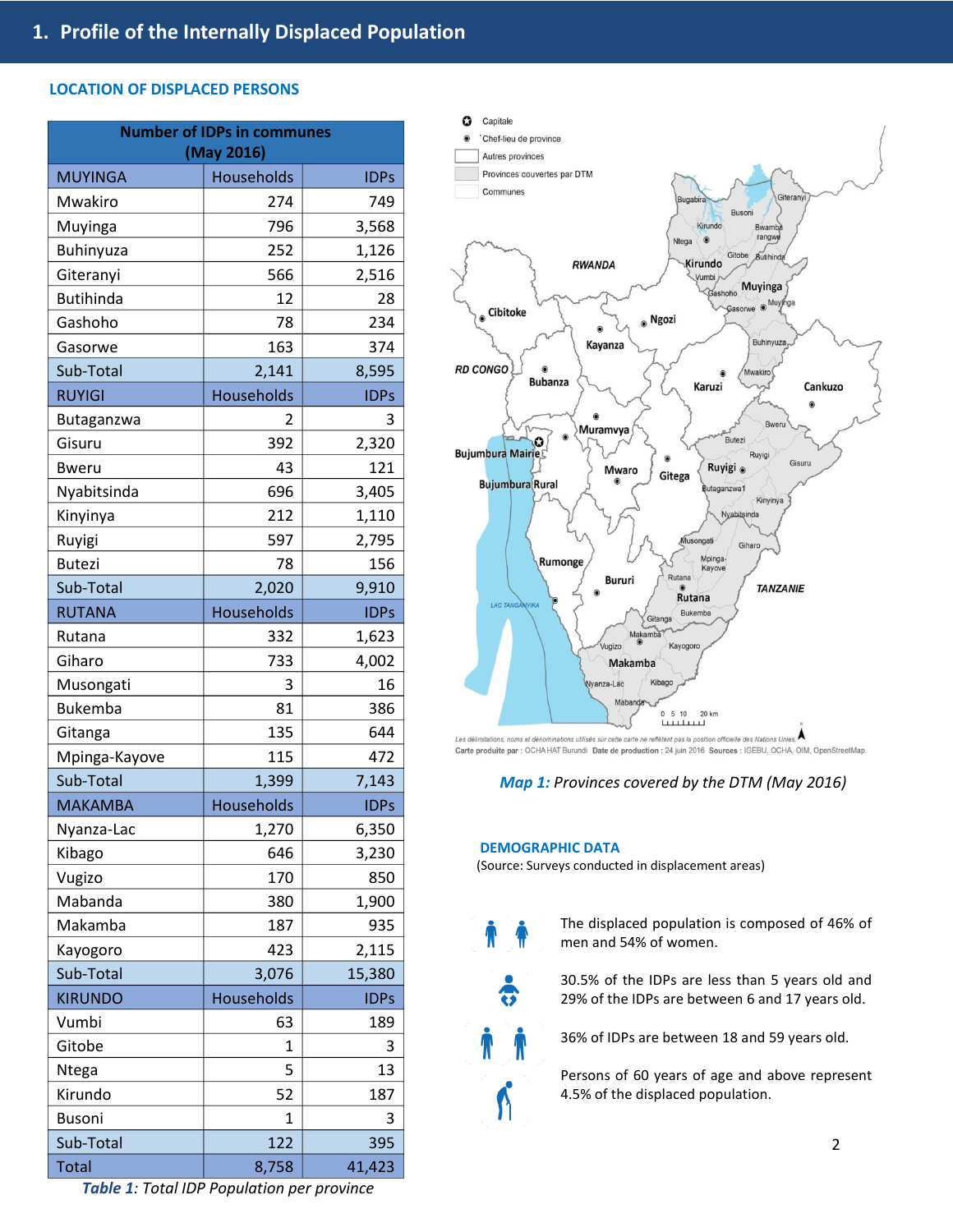

*Graph 1 : Reasons for displacement*

#### **REASONS FOR DISPLACEMENT**

The majority of IDPs identified in May 2016 fled their homes due to the current sociopolitical situation (69%). 25% of IDPs fled due to natural disasters. 6% of IDPs have left their communities of origin for other reasons.



#### **PERIODS OF DISPLACEMENT**

The data collected display that 5% of IDPs have left their home since 2013. 26% have been displaced between January and April 2015, 42% between May and July 2015 and 27% after July 2015.





#### **RETURN INTENTIONS**

(Source: Surveys conducted in displacement areas)

57% of IDPs express the wish to return to their areas of origin, 38% wish to be locally integrated in the host communes and 5% wish to be resettled to alternative locations within the country.

*Graph 3: IDP population disaggregated by preferred durable solution*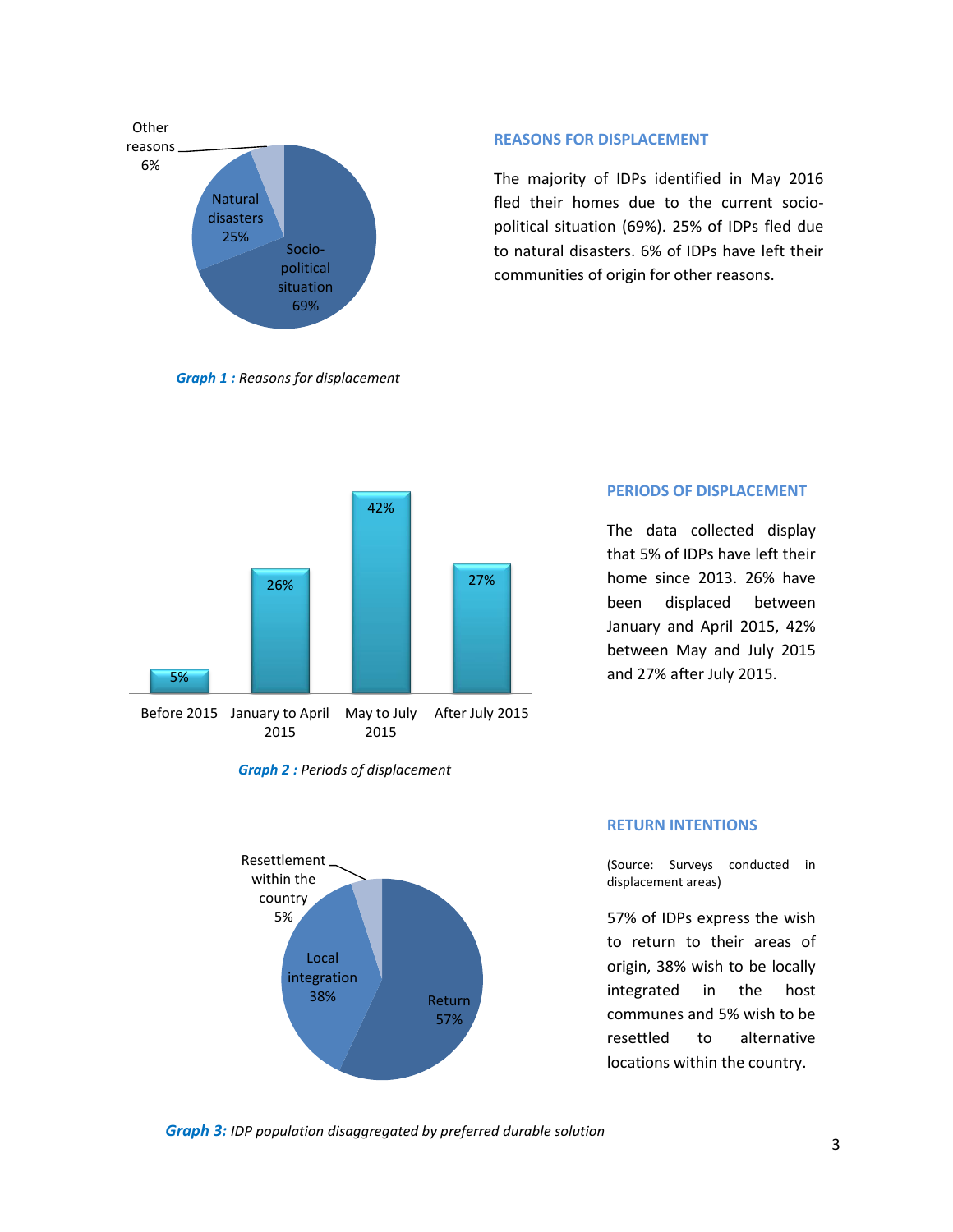

# **TYPES OF HOUSING SOLUTIONS**

Most IDPs identified during assessments are living with host families (71%). Other IDPs are living in rented houses (26%). 3% of the displaced persons have found an alternative solution.

*Graph 4: IDP population disaggregated by type of housing solution*

## **ORIGIN OF THE DISPLACED POPULATION**

The graph below showcases the main provinces of origin of the displaced persons living in the five (5) provinces of Ruyigi, Muyinga, Kirundo, Makamba and Rutana. The surveys reveal that 24% of IDPs come mostly from Ruyigi province, 19% from Bujumbura Rural province, 12% respectively from Kirundo and Gitega provinces, 8% from Bujumbura Mairie province, 6% respectively from Karusi, Rutana, Muyinga and Makamba provinces and 1% cumulatively from Cankuzo, Bururi, Cibitoke, Muramvya and Kayanza.



*Graph 5: Provinces of origin of IDPs hosted in the five surveyed provinces*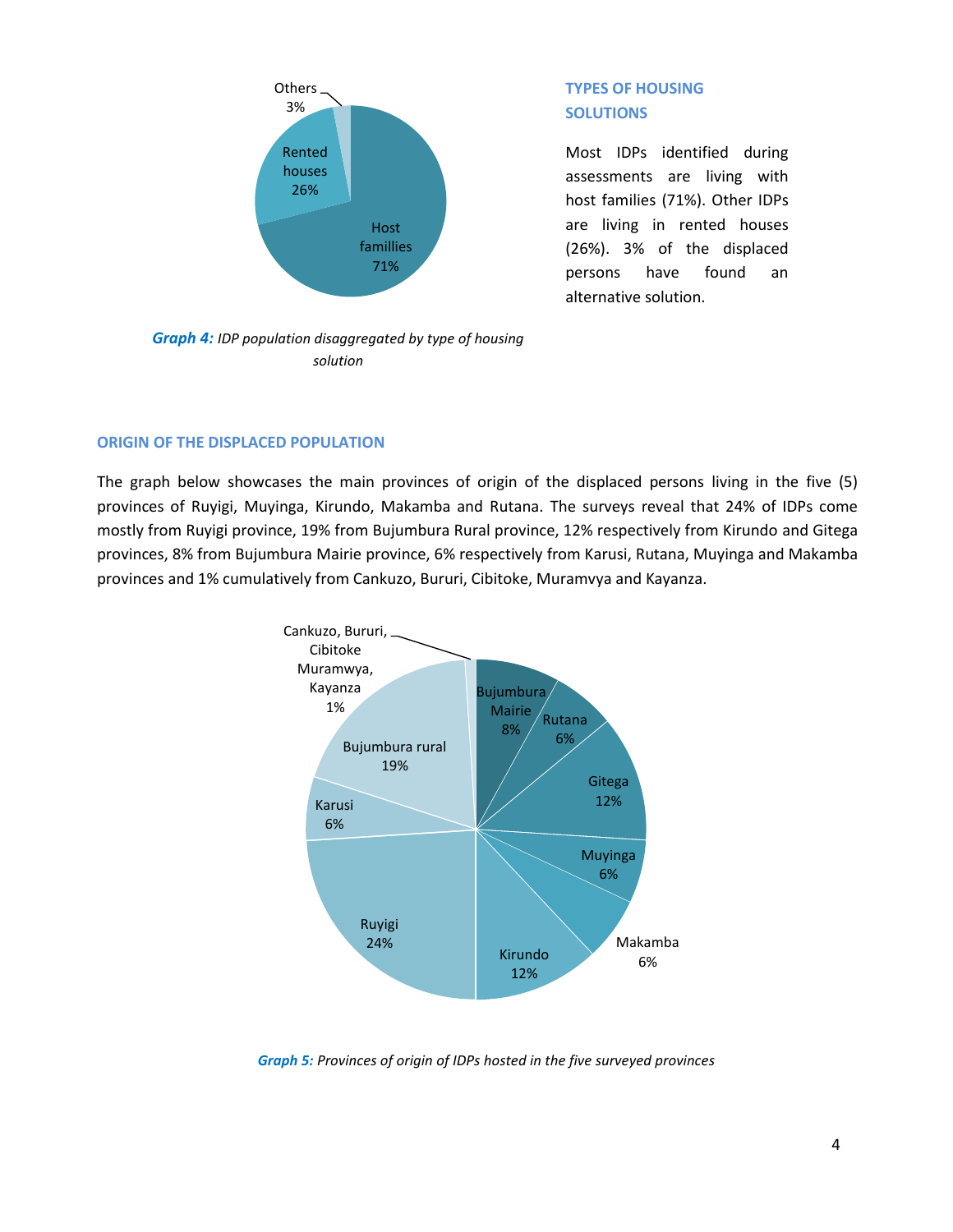As per DTM's methodology, humanitarian needs have been assessed using the IDP Area Profile Questionnaire in hills hosting over 200 IDPs or 40 IDP households. As a result, surveys were conducted in the provinces of Ruyigi, Muyinga, Rutana and Makamba (21 hills in Ruyigi province, 20 hills in Muyinga province, 18 hills in Rutana province and 43 hills in Makamba province). Information on sectorial humanitarian needs as collected through the DTM includes the following:

# **SHELTER AND NON-FOOD ITEMS**

IDPs expressed the need for basic items, such as: tarpaulins (25%), blankets (8%), mosquito nets (9%), kitchen sets (33%) and 25% did not report the need for NFI assistance.



*Graph 6: Non-Food Items needs identified by IDPs*



**WATER, SANITATION AND HYGIENE (WASH)**

The DTM reveals that in 13% of hills, IDPs have access to less than 5 liters of water per person per day, in 24% of hills between 5 and 10 liters, in 11% of hills between 10 and 15 liters and in 46% of hills, they have access to more than 15 liters per person per day.

*Graph 7: Quantity of water available per person per day*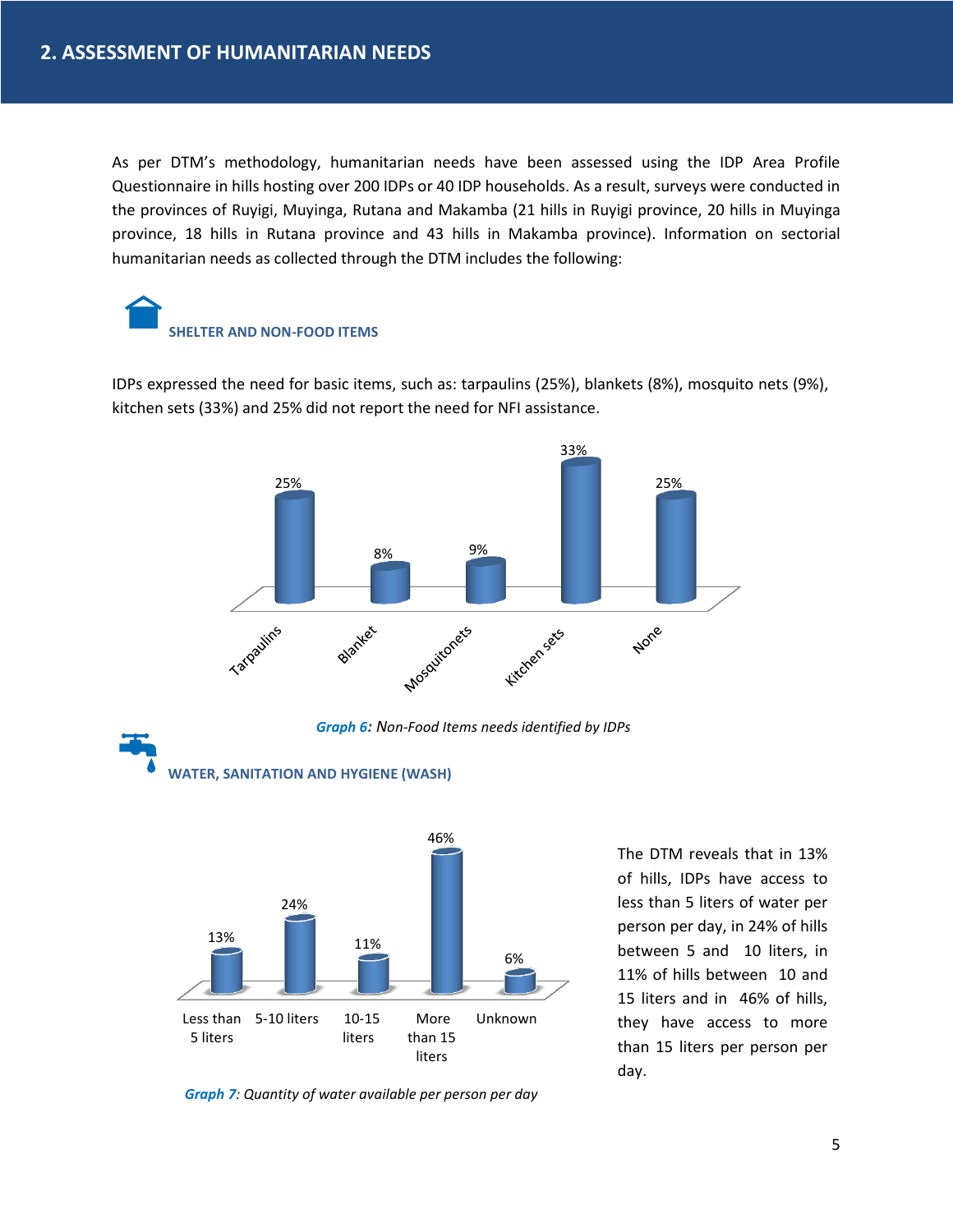

In 49% of hills, IDPs have access to latrines, and in 46%, they have no access.

Among sources of water available to IDPs, there are non-converted sources (46%), piped water (20%), converted sources (19%), unprotected wells and surface water (5%), other types of sources (3 %) and hand pumps (1%). In 1 % of cases, no source is available.





*Graph 9: Existence of latrines accessible to IDPs*

Regarding access to food, only 1% of IDPs have access to





sufficient quantity of food, 93% to insufficient quantity and 6% have reportedly no access to food.

*Graph 10: IDPs' access to food*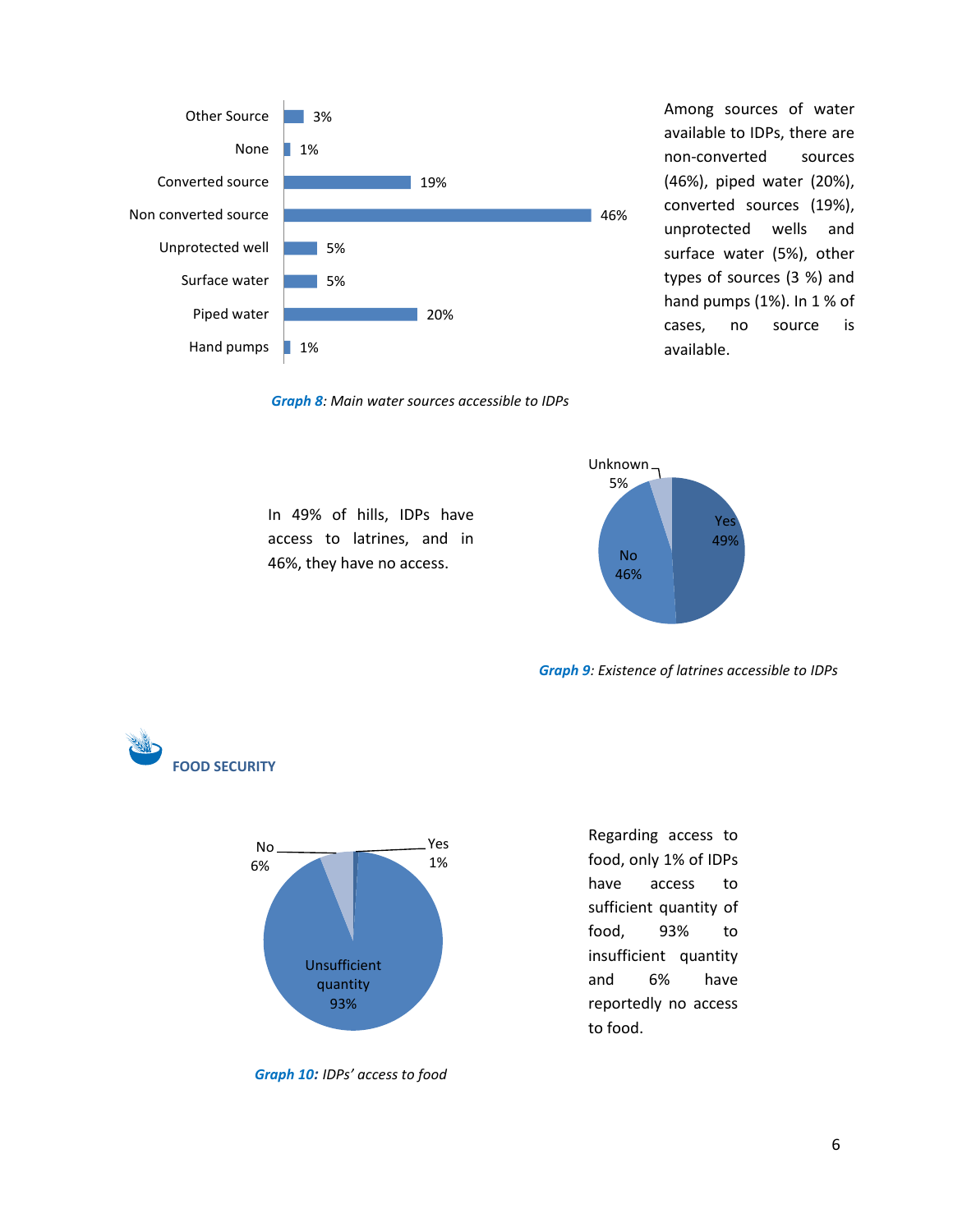IDPs get access to food through different ways, such as purchasing food (57%), harvesting (24%), donations from the host community (12%), through distributions (3%), other ways (2%) and in 1% of cases, there is no source of food available.



*Graph 11: source of access to food available to IDPs*



In assessed hills, 20% of health centers are within a 20 minute walk, 38% are beyond a 20 minute walk and 42% are outside of hills.

*Graph 12: IDPs' access to health centers*

In 75% of the hills where IDPs live, there are reproductive and sexual health services available against 25% of hills where those services are not available.



*Graph 13: Existence of sexual and reproductive health services*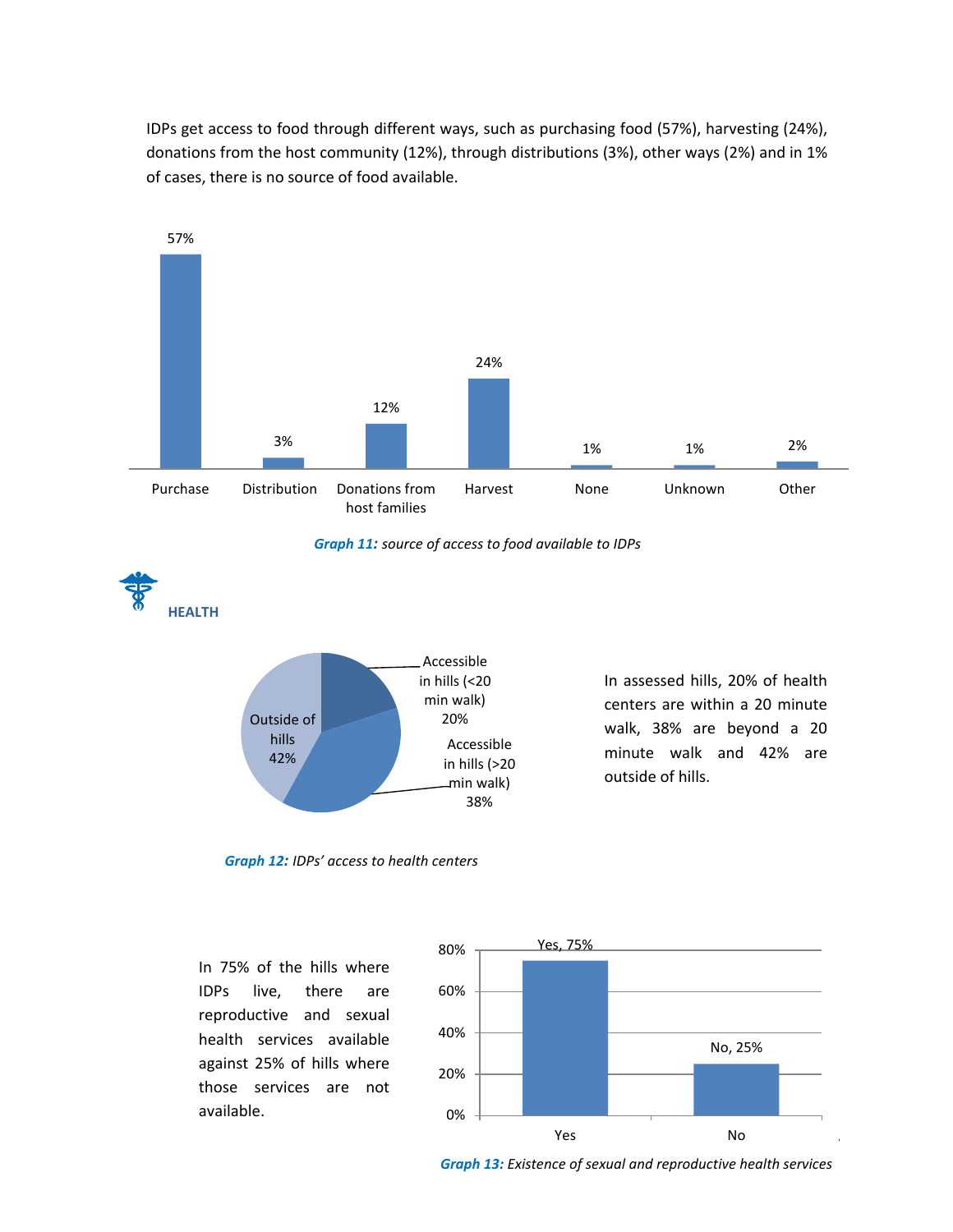

98% of IDPs reportedly cannot afford to buy medical drugs against 2% who have the financial means to buy them.

*Graph 14: IDPs financial means to buy medical drugs*





The DTM reveals that in 33% of hills, children do not have access to school whereas 67% do have access to school.

*Graph 15: % of IDP children having access to school*



In 49% of the hills where IDPs have found refuge, there is a child protection mechanism whereas there is none in 51% of hills.



*Graph 16 : Existence of a child protection mechanism in hills hosting IDPs*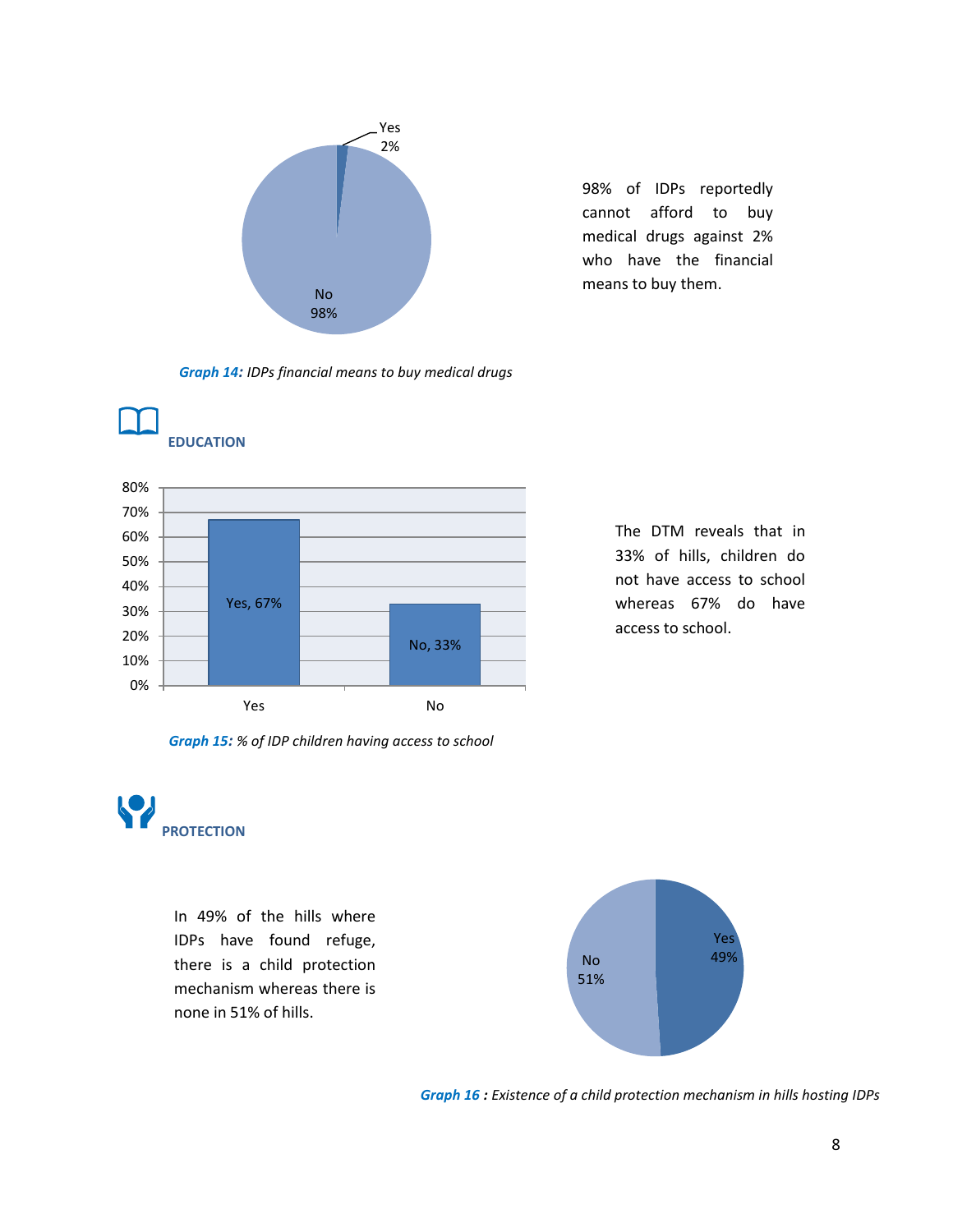

In 99% of hills, safety is reported ensured whereas in 1% of hills, there is reportedly no safety.



 $\widehat{\mathbb{P}}$ 



Among the subjects that IDPs would like to be aware of are: Information about the current situation (33%), access to assistance (31%), shelter (13%), security (12%), situation in places of origin (6%) and registration (5%).





In 34% of hills, IDPs have no access to livelihoods. In 36% of hills, less than 25% of IDPs have access to livelihoods. In 12% of hills, between 25% and 50% of IDPs have access to livelihoods. In 15% of hills, between 50 and 75% of IDPs have access to them. In 2% of hills, more than 75% of IDPs have access to livelihoods.

*Graph 19: % of IDPs having access to income generating activities*